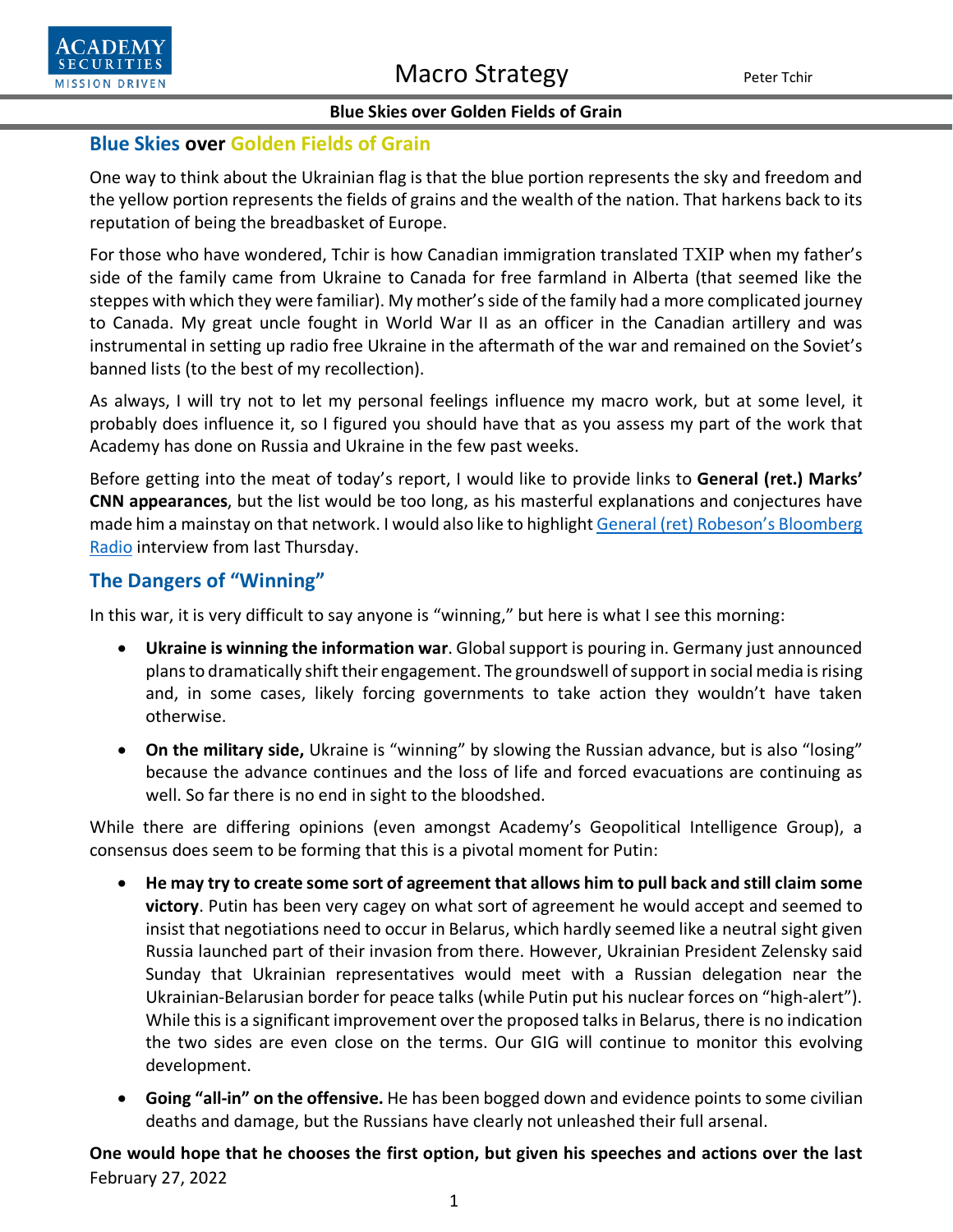

**few weeks, the second option seems more likely.** That would be horrific for Ukraine and at this point many world leaders would face a domestic backlash accusing them of not doing enough (a function, in part, of Ukraine winning the information war).

# **Energy**

Part of Germany's about face today included a commitment to build two new LNG facilities. When pushed on what "permanently changed" on [Bloomberg TV](https://www.bloomberg.com/news/videos/2022-02-24/-bloomberg-surveillance-simulcast-full-show-2-24-2022-video) on Thursday, I argued that it would be the energy industry (1:00:40 mark). We would need to not just accelerate development of sustainable energy, but that the West would need to dedicate resources to traditional sources of energy as well. Creating a sufficient baseload of power would be deemed critical, and Germany's actions are just the first stage in what will be a strategic shift which will benefit the energy industry as a whole. Sustainability will remain a concern and one that we need to work with, but **energy security will not take a backseat any longer, as that is one reason why Russia felt emboldened to attempt this war**.

# **Central Bank Policy**

We are almost certain to see a spike in energy prices, as cutting off Russia from SWIFT will likely slow some trade. Reports of potential attacks on the Ukrainian pipeline could also boost energy prices.

While on the surface that is "inflationary," it also meets the definition of being "transitory" and that sort of supply shock is affected by Central Banks raising rates. If anything, you could argue that higher funding costs will actually slow the energy development we need and what is created will pass on those higher financing costs.

While the Fed is still a "go" for a 25-bps increase in March, expect talk to err towards the side of being conservative about taking away the punch bowl. All one has to do is look at liquidity in off the run Treasuries and corporate bonds and you will see liquidity issues that the Fed is unlikely to want to aggravate.

## **Bottom Line**

Bottom line, more market volatility, and I expect one more "risk-off" trade, but the way the West is galvanizing should not only deter Russia in the coming weeks, but it will also make China think twice before starting some initiative of their own.

We could be setting up for an incredibly strong risk rally, I am just concerned that there is one more leg down as Putin scrambles and the more meaningful sanctions take effect.

**I have included yesterday's T-Report (almost verbatim) below** because there are so many links to important work that Academy has done in the past week and I do not want anyone to miss them.

\_\_\_\_\_\_\_\_\_\_\_\_\_\_\_\_\_\_\_\_\_\_\_\_\_\_\_\_\_\_\_\_\_\_\_\_\_\_\_\_\_\_\_\_\_\_\_\_\_\_\_\_\_\_\_\_\_\_\_\_\_\_\_\_\_\_\_\_\_\_\_\_\_\_\_\_\_\_\_\_\_

If I had to start with one piece, I'd jump to the [Cyber Webinar with Admiral \(ret.\) Barrett,](https://www.youtube.com/watch?v=xQNIyO355ZU) as she does a great job explaining the complexities of the cyber front of this war, and many of the other links are useful as we wait for market to open tonight (U.S. stock futures open at 6 pm EST).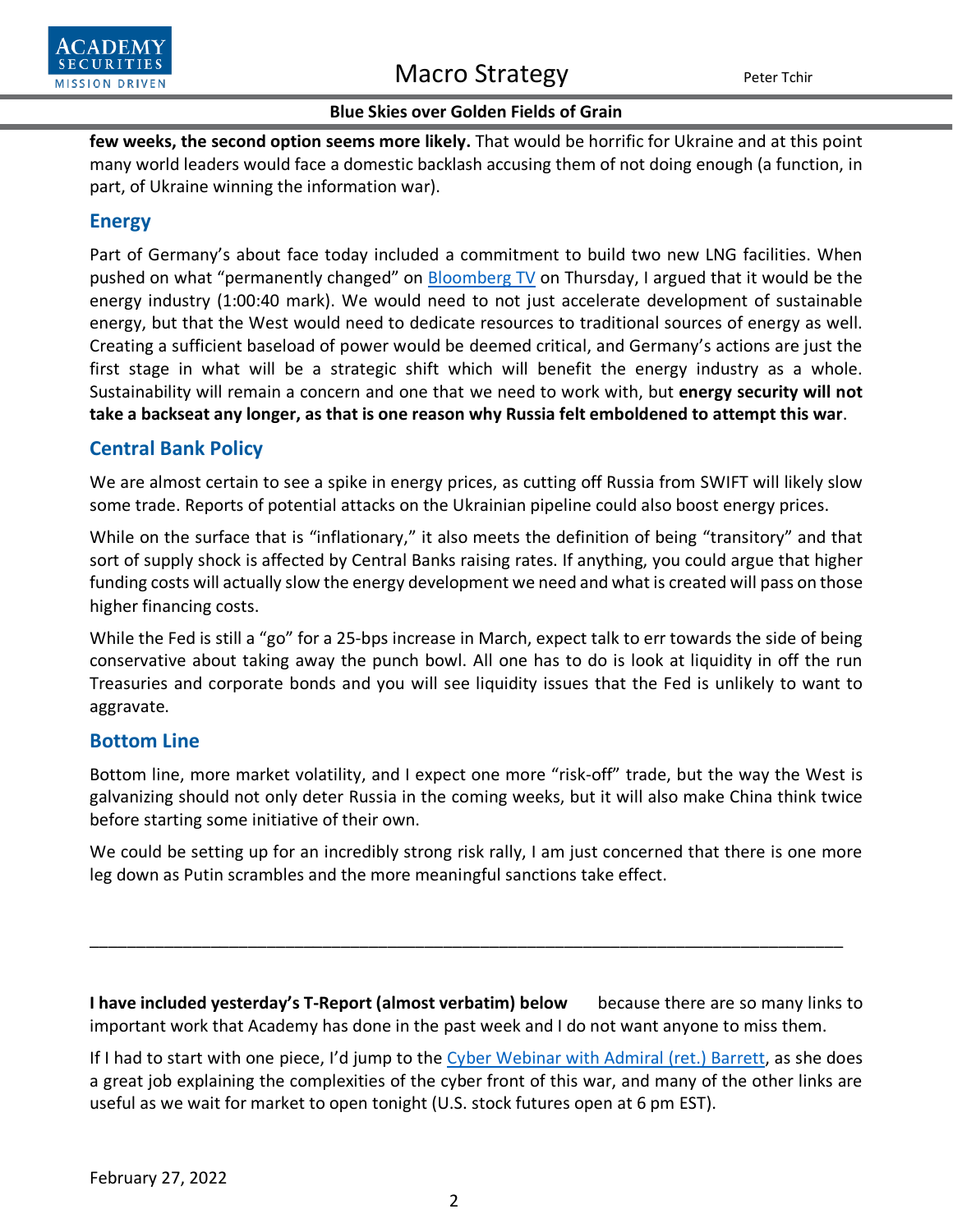

## **Shock and Flaw**

I was worried I'd wake up to see that Ukraine had fallen, making Friday's [Shock and Flaw](https://www.academysecurities.com/wordpress/wp-content/uploads/2022/02/Shock-and-Flaw.pdf) report irrelevant. But this morning, almost all the points seem more relevant and are moving in the right direction (from my viewpoint). The war is far from over, but neither the war nor global public opinion seem to be going Putin's way. See Thursday's **SITREP** for a detailed analysis from Academy's Geopolitical Intelligence Group on the [Full-Scale Invasion of Ukraine.](https://www.academysecurities.com/a-full-scale-invasion-of-ukraine/) From [Worse to Awful](https://www.academysecurities.com/wordpress/wp-content/uploads/2022/02/From-Worse-to-Awful.pdf) and [District](https://www.academysecurities.com/wordpress/wp-content/uploads/2022/02/District-12.pdf)  [12](https://www.academysecurities.com/wordpress/wp-content/uploads/2022/02/District-12.pdf) also cover Russia's actions and our market read-throughs, though with the volatility of the news cycle and markets themselves, our recommended positioning is changing rapidly too.

# **Cyber and Article 5**

I highly recommend that you watch the playback of Friday's [Admiral \(ret.\) Barrett](https://www.youtube.com/watch?v=xQNIyO355ZU) Cyber Webinar. She does an excellent job analyzing the capabilities of Russia, Ukraine, and most importantly – the U.S.! Too often our own capabilities and those of our allies don't get enough respect.

We discuss how the hacker groups are influencing the outcome and the fact that despite Russia being adept at misinformation, Ukraine seems to be winning the social media information war.

What was also particularly important was the discussion on **how a cyber-attack could trigger Article 5** of the NATO agreement, which could cause NATO to enter the conflict via cyber or otherwise. She highlights the steps Russia seems to be taking to contain their attacks on Ukraine so as not to trigger that risk, but in cyber there are no set rules, and a lot could still happen.

### **SWIFT**

It seemed that Germany was the lone holdout in Europe for cutting Russia off from SWIFT (however they have now committed to this). I am somewhat concerned about ["Known Unknowns"](https://www.academysecurities.com/wordpress/wp-content/uploads/2022/02/SWIFT-Known-Unknowns-2.pdf) and unintended consequences from blocking Russia from SWIFT, but it will hurt Russia where it counts - oil and natural gas. The current sanctions seem insufficient and too easily anticipated by Russia to work effectively, so maybe this is necessary to force Putin's hand (see [Time Magazine'](https://time.com/6150607/why-sanctions-on-russia-wont-work/)s piece on sanctions).

In any case, I am hearing that **it is getting difficult and expensive to get oil from Russia**. Banks are backing away from issuing new letters of credit while shipping and insurance costs are rising.

## **Putin's War**

Russians are doing the fighting, but it is becoming clearer that **this is Putin's war more than Russia's war**. As a dictator, that distinction isn't currently important, but it could be in the coming weeks.

This is the first time in a week where I have been able to sit down and type with at least a smidge of optimism for the outcome of this crisis. The situation is still incredibly bad there and Ukraine is heavily outnumbered and outgunned, but they have proven their resistance to the world. We are also seeing countries that are most afraid of being Putin's next target being emboldened to offer more aid.

A lot can still go horribly wrong in Ukraine (and sadly, that is still the most likely outcome), but the world seems less bleak to me today than it did just 48 hours ago.

Markets, though, might have to digest blocking Russia from SWIFT, which will hit energy in a material way, which likely drags stocks lower. So, I am fairly neutrally positioned here in terms of risk (tilted to bearish, but holding out some small hope of a favorable resolution).

February 27, 2022 **Thanks for everyone's effort and support this week!**